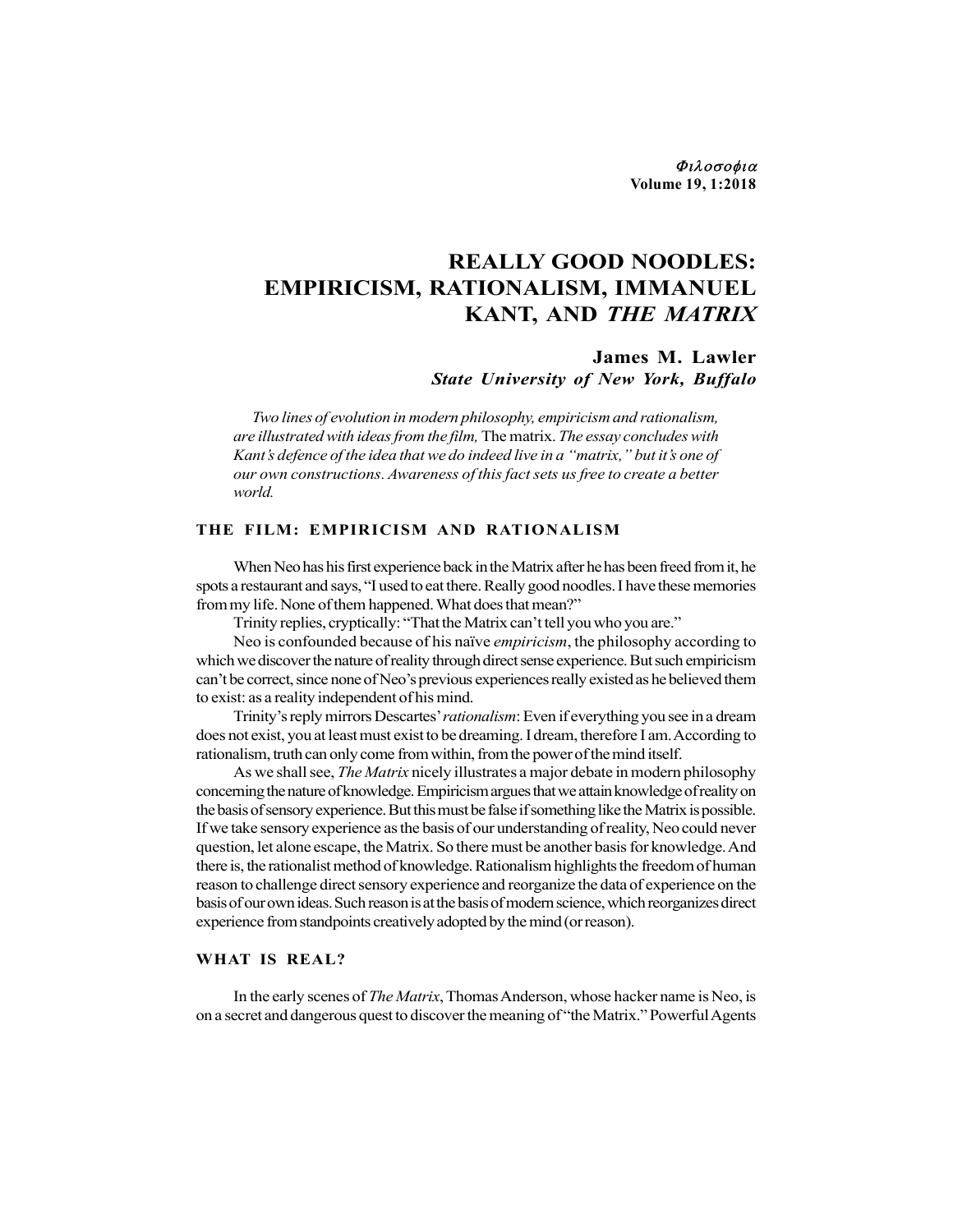are on his track in a terrifying attempt to deter and stop him. But Neo comes to be guided by Trinity, a renowned name in the hacker world who takes Neo to Morpheus, leader of the underground opponents of the regime. Neo has had a feeling, Morpheus explains, that "there's something wrong with the world." This feeling has been motivating his search "like a splinter in your mind driving you mad." This search is related to understanding a mysterious concept, "the Matrix." Morpheus attempts to describe the nature of "the Matrix" to Neo:

Do you want to know what it is? The Matrix is everywhere. It is all around us, even now in this very room. You can see it when you look out your window or when you turn on your television. You can feel it when you go to work, when you go to church, when you pay your taxes. It is the world that has been pulled over your eyes to blind you from the truth.

#### Neo: "What truth?"

Morpheus: "That you are a slave, Neo. Like everyone else you were born into bondage, born into a prison that you cannot smell or taste or touch. A prison for your mind...."

The Matrix prods the audience to reflect on the pressures and oppressions, the slavery, of ordinary life, where governments impose taxes, companies rule over hiring and firing, and religions command obedience to rules decreed from above on pain of eternal hellfire. But what can it mean to say that Neo sees the Matrix simply by looking out the window? How does this constitute slavery? The answer to this question is puzzling until Neo chooses between the red and the blue pill—the choice between continuing to live in ignorance, and knowing the truth more fully and intimately.

Morpheus: "You take the blue pill, the story ends, you wake up in your bed and believe whatever you want to believe. You take the red pill, you stay in Wonderland, and I show you how deep the rabbit hole goes... Remember, all I'm offering is the truth, nothing more..."

For a first-time viewer of The matrix, the following sequence is a great shock. Thanks to choosing the red pill and the truth, Neo wakes up in a pod of gooey substance with wires all over his body, high up in a tower of such pods alongside endless other such towers. He's rescued by the crew of the Nebuchadnezzar, a ship that flies in the dead zone of a bleak planet. The planet is our own earth of the future, destroyed by an ecological catastrophe due to the assaults of human technology on the fragile conditions of life. Neo has been living in an artificially constructed semblance of reality, the purpose of which is to supply bio-energy for the real masters of the world, machines with artificial intelligence who benefit from human enslavement. And so Neo does see the Matrix when he looks out the window: it is an illusion generated by electrical impulses connected to his brain, programmed to imprison humanity for the benefit of the hidden rulers of the world.

Here, it seems, is a major difference between the situation of Neo in the film and that of the viewers of the film. For when we look from our windows what we see, we think, is really there. What we see, we think, is reality, not a figment of the imagination or an invention of the brain. When Neo eventually raises this issue about the nature of the "reality" that we see around us, Morpheus replies:

What is real? How do you define real? If you're talking about what you can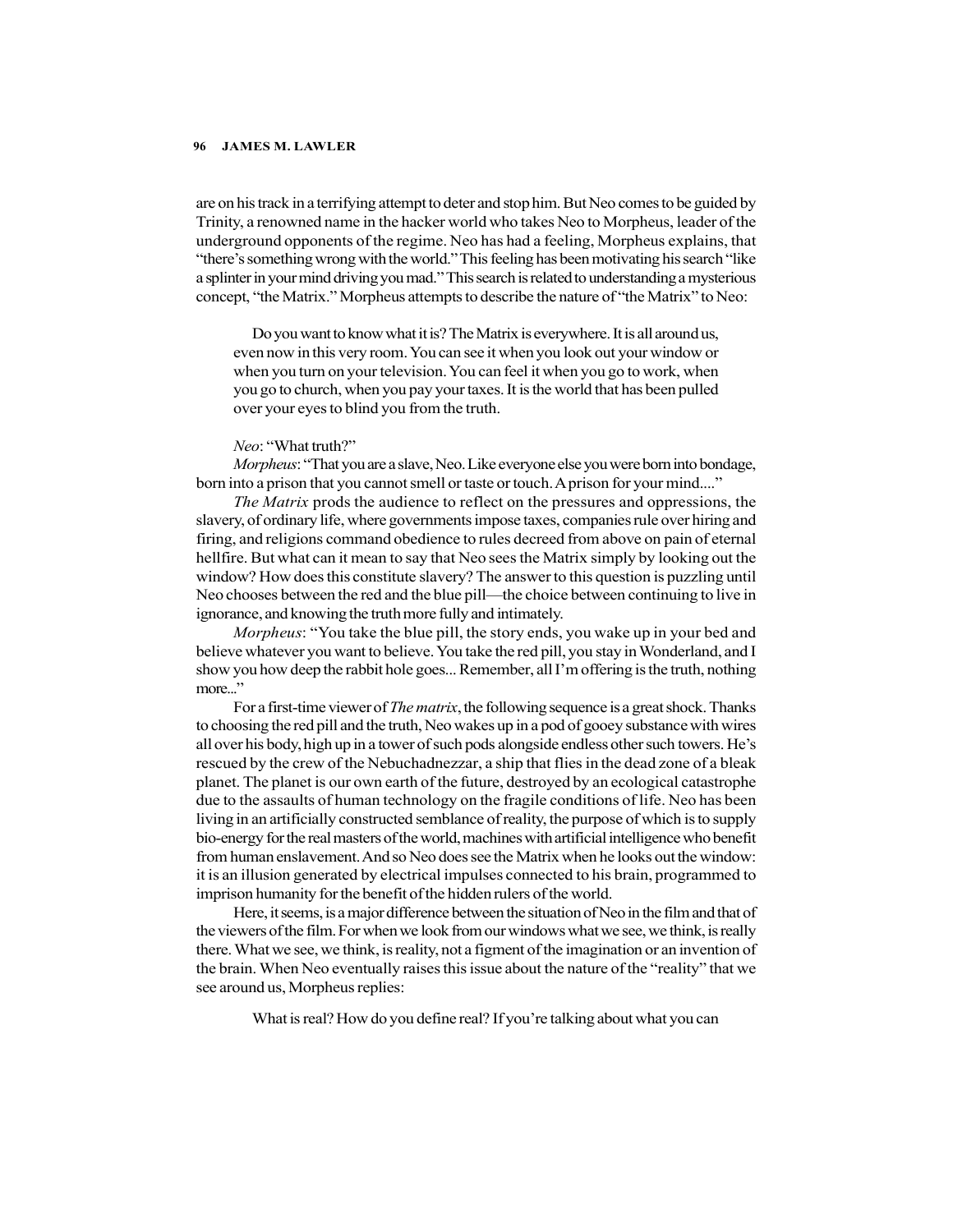feel, what you can smell, what you can taste and see, then real is simply electrical signals interpreted by your brain.

In the case of the perception of an alleged real tree, Morpheus explains, what we perceive is not directly the tree in itself, but an image in the brain produced by electrical signals coming from the tree. It would be technically possible, then, to reproduce all the electrical signals of the supposed external reality with no such reality being there at all. If the electrical signals that produce the image of a tree are the same as those produced in the world of real trees, the effect, our subjective experience, would be just the same in the artificial situation as in the real one. How then could we ever know that what we see out of the window is really there? Touching the tree would prove nothing, since touch is only a different interpretation by the brain of other electrical signals.

If in so many other parts of our lives it makes sense to say that we simply move from one kind of prison to another, how can we be so sure that when we look out the window we are not caught up in a total prison for our minds, a Matrix? How would we ever know that we are being deceived? Empiricism, the philosophy of knowledge that bases truth on direct sensory experience, would only support the deception of the Matrix. Hence, since according to this theory of how experience is created the Matrix is a real possibility there must be another way to know the truth than through direct sensory information.

## SUSPENDING BELIEF IN THE EVIDENCE OF THE SENSES

Neo discovers that there really were no noodles at all, only electrical signals interpreted by his brain as noodles, while his body lay sucking synthetic nutrition from its pod of goo. "What does that mean?" he asks. Trinity replies,"That the Matrix can't tell you who you are." In other words, the artificial program that produced the experience of noodles could not produce the totality of that experience. It's impossible to become completely enslaved, for then there would be no sense of slavery at all, no splinter in the mind, just a placid acceptance of experience. A cow would be thoroughly content with imaginary grass. But a human being cannot be reduced to such a state of unquestioning acquiescence. There is within human beings a source of truth, connected with a freedom of choice, that cannot be completely eliminated or programmed. But this source of truth is not to be found in the sensory information on which empiricism bases its conception of truth, for such information can be distorted, falsified, and simulated. There must another source, acting like a splinter from within the mind of the person herself. This is what the rationalist Descartes argues is the authentic foundation of truth: the human mind itself.

#### CARTESIAN DREAM

Like Neo, Descartes woke from a dream which he took to be true. What he thought was real, the world he directly saw when he looked out of his window, wasn't really there at all. What awakened him with a sense of profound disorientation were the findings of the new sciences of astronomy and physics. These sciences took his mind, if not his body, to a real world beyond the illusions of his previous life. They showed him that the world he had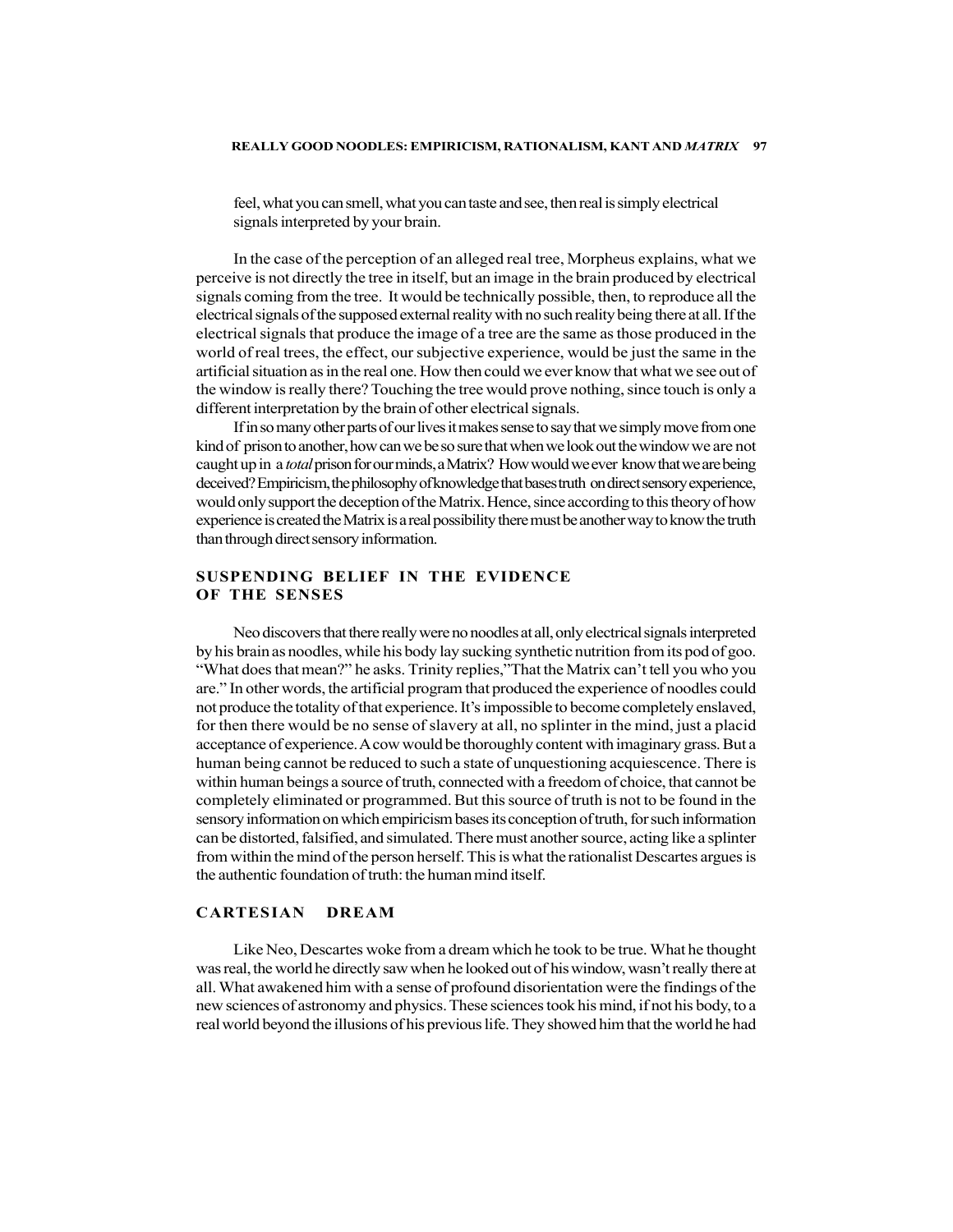once believed to be really there isn't there at all.

Descartes lived at the time when the advanced thinkers of the day discovered that the sun does not really rise in the morning from the east, traverse a sky shaped like an inverted bowl whose highest point is directly over one's head, and finally settle in the west below a horizon that just so happens to form a perfect circle around ourselves, the observers, conveniently placed as we seem to be exactly in the middle of things. Instead of the sun revolving around the earth, as we still today normally perceive it to do, the reality is exactly the opposite of what seems to be the case. The earth really revolves around the sun. The earth does not rest fixed beneath our feet, as we directly perceive it to do, but moves at great speed. Its motion cannot be directly perceived because our means of detection, our eyes and sensory equipment including the brain itself, move along with it at the same speed and in the same direction. The world that we see when we look out the window really is an illusion.

Descartes lived at the dawn of the modern revolution in the sciences begun by Copernicus's defense of a heliocentric view of the solar system. Taking such science seriously, Descartes was obliged to rethink the old ways of understanding the world, above all by challenging the reigning empiricist philosophy handed down to the European Middle Ages from the Greek philosopher Aristotle [384-322 BCE]. A century or so later, Immanuel Kant (1724-1804), dissatisfied with problems inherited from Descartes's rationalism, and confronting the more updated form of empiricism of David Hume [1711-1776], renewed Descartes's argument for what he, Kant, called a Copernican revolution in philosophy. Kant argues that it is necessary to profoundly change our way of thinking in order to escape the prison for our mind produced by empiricist philosophy itself, which holds that we take the world as we experience it, as it directly appears to us, to be the world as it is in itself.

Descartes proposes some thought-experiments to strengthen mistrust in direct sensory experience. In a dream, we think that what we are dreaming is real, until we wake up. But perhaps we simply wake up to another form of dreaming. How would we know whether or not this is the case? It is possible, then, that what we now regard as an experience of a really existing world is actually a dream. Anticipating the scenario of *The Matrix*, Descartes asks using addition to imagine that everything we experience is the fabrication of a powerful but evil demon bent on deceiving us. Descartes was not trying to create artificial philosophical puzzles, but was formulating a real, burning question about the nature of reality provoked by the liberating revolution inaugurated by the new sciences. The sciences of the modern era directly challenged the fundamental way people saw the physical world around them, and in doing so indirectly challenged the institutions of the medieval feudal society that had vouched for the ancient worldview. Once we understand that even the world we see when looking out the window is a Matrix, an artificial system or construction produced by our very own minds, new possibilities open up before us. We do not need evil demons or AI machines to delude us. The delusion is inherent in the very way in which we are built. We are naturally prisoners of our own sensory experience.

#### FREEING THE MIND

Aristotle argues that the mind abstracts the essence of reality from direct sensory experience. I know what a tree is by looking at a tree, describing its main features, and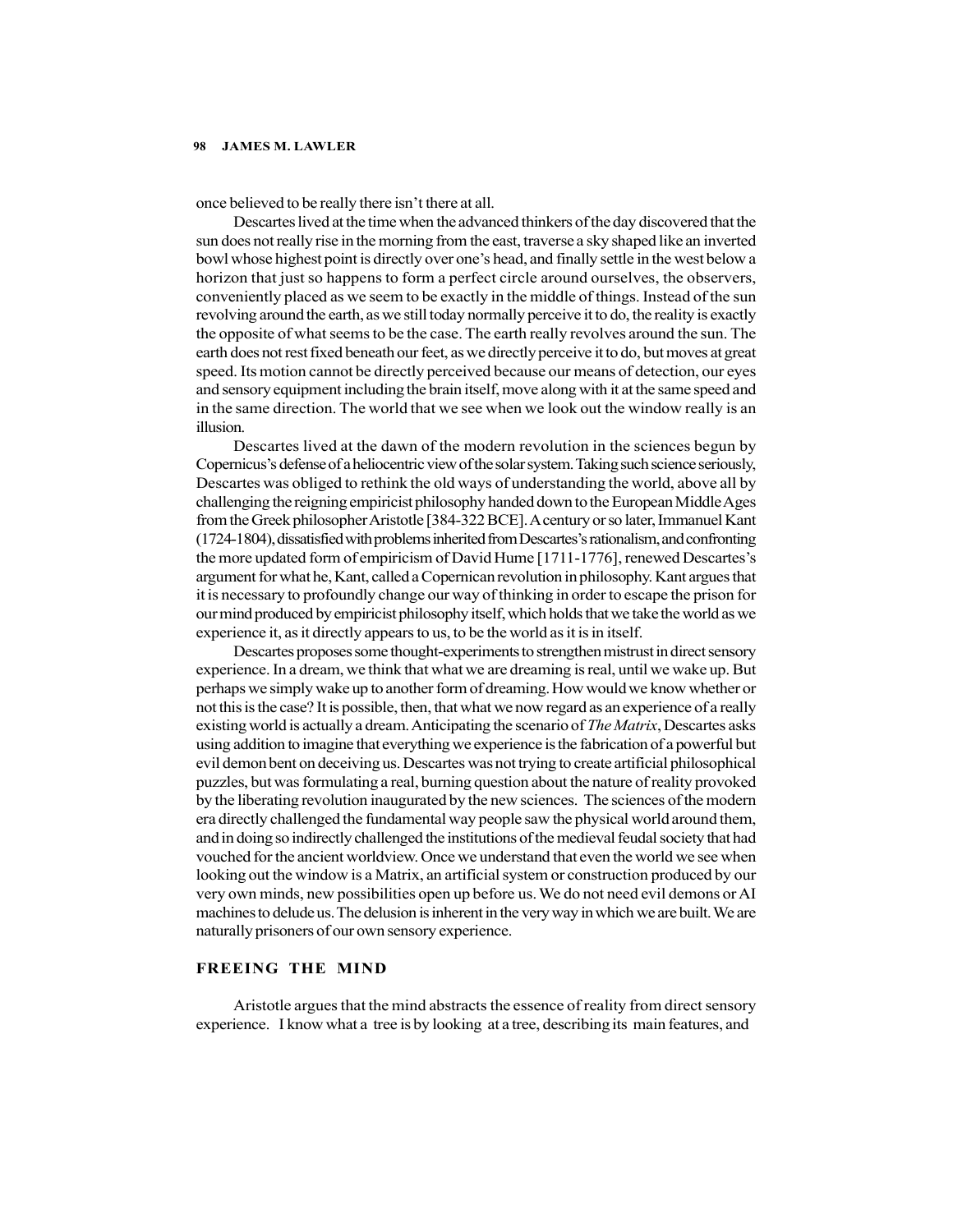contrasting them with other kinds of things that I observe around me—stones, flowers, or birds. On the basis of such a procedure, what can we say about the movements of the sun, moon, and stars, the "heavenly bodies" that we observe in the sky? They *appear* to move in great circles across the sky. The earth on which we stand *seems* to remain fixed under our feet. If truth consists of abstracting the essence of things from their appearances, the earth must *really* be the center around which the heavenly bodies rotate. And so Aristotelian empiricism leads to a geocentric system of astronomy, with the earth and its human inhabitants at the center and the sun, moon, and stars moving in great circles around us. For that is just how we see things when we look out our windows. Similarly, Aristotle looked at his own social world and saw that some people are free citizens and some are slaves. Since the essence of reality is to be found in observing the world of direct experience, it would follow that some people are free by nature, and others are naturally slaves.

But the new astronomy radically challenges this approach to knowing the truth. Nicolaus Copernicus (1473-1543) argued persuasively for the superiority of a heliocentric system, with the sun at the center, and the earth revolving around it. Galileo Galilei (1564- 1642) depicts the conflict between the Copernican and the Aristotelian astronomies in a way that shows the greater consistency and rational intelligibility of the Copernican view. His defense of Copernicus did not rest on new observations, new empirical experience, but on a rethinking of data that had previously been regarded as self-evidently true. Once we examine the evidence of the senses from a radically different vantage point, seeing things not as they directly appear to us but from a point of view imaginatively adopted by the mind itself, then the significance of the empirical evidence is profoundly altered. The mind itself must, therefore, free itself from its imprisonment in direct experience. It must dominate its impressions and evidences by adopting standpoints decided upon by the mind itself.

Morpheus's advice to Neo is central to the new sciences, and to the new philosophy of science first devised by Descartes: "You have to let it all go, Neo, fear, doubt, and disbelief. Free your mind."

The key to liberation from our natural imprisonment in the Matrix of direct sensory experience lies in the mind. This is the essence of Descartes' rationalist philosophy. Instead of taking the evidences of sensory experience as primary, as empiricists maintain, it is necessary to turn to the mind itself. It is possible to doubt all the evidence of experience. It may be that we are living in a dream, perhaps concocted by slave masters who have trapped us in forms of life and systems of existence that use our life-energy in ways that benefit them. But the essence of one's self, one's own mind, can raise this very possibility, can detach itself from all the sensory impressions and related ideas that have been imposed upon us, and can think all of this over from various perspectives. The fact that the mind is fundamentally free from direct sensory impressions, and is capable of reorganizing the data of experience in ways determined by the mind itself, implies, as Trinity says, that the Matrix cannot tell us who we are. This is the liberating implication of Descartes's first truth: "I think, therefore I am."

Once we free the mind, then we will be able to go down the rabbit hole of sensory data and sort out what is truly real from what is irrational and so false. We don't find the truth by abstracting its essence from direct experience. We find the truth by detaching ourselves from such experience, by finding a starting point of truth within ourselves, for it is only the free mind that can search, that can go down the rabbit hole in which we discover the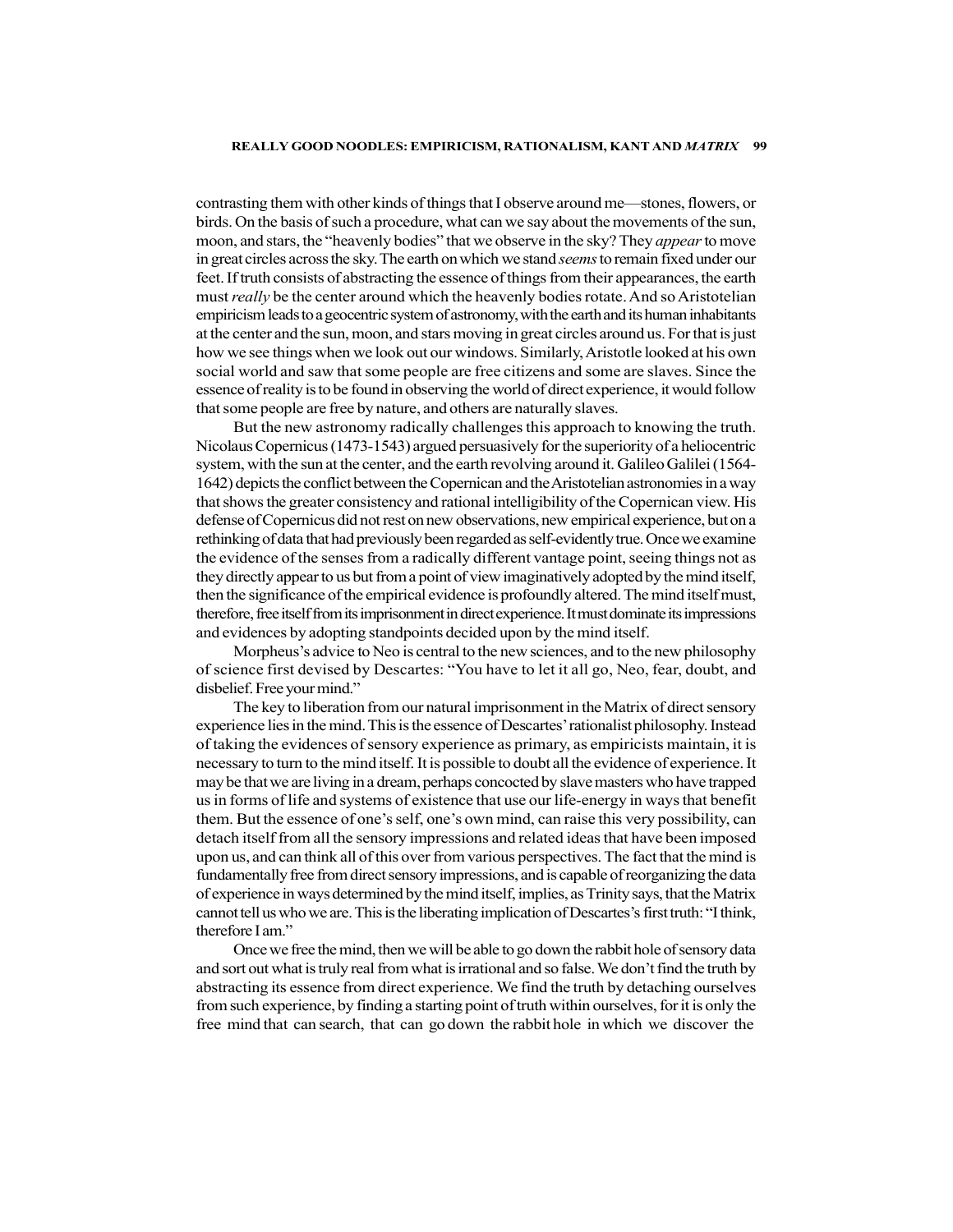weirdness of our Alice-in-Wonderland world, and come out with a plan for a truly free existence.

#### THE FIRST LAW OF PHYSICS

Descartes begins with the freed mind, liberated from the prison of direct sensory experience, and having within itself a source of truth which operates like a splinter, driving us to reject falsehood and illusion. This source of truth, he argues, is the idea of truth itself, or more generally, the idea of perfection. The cow contentedly chews its cud, whether the cud is really a cud or simply electrical signals interpreted by its brain. It does not matter to the cow. The cow is like Cypher, the character on the Nebuchadnezzar who betrays his companions so that he might return to the state of illusion in the Matrix, and enjoy the taste of a good steak. He no longer cares whether that steak is real or not. As long as his illusory existence is a comfortable one, he will abandon the long road of seeking the truth.

As *The Matrix* develops its drama of illusion and reality, the audience comes to understand that this road is not an easy one. It is not simply a matter of waking up in the pod of goo and transferring to the Nebuchadnezzar and the "real world." For that real world is not *fully* real. There is still a long way to go to overcome the oppressions and injustices that impede a fully real, or a "really good" life. Sacrifices are needed. The life of freedom is dangerous. The crew on board the Nebuchadnezzar are fighting for the freedom of Zion, the free human city deep in the bowels of the earth that is threatened by the AI machines and their Agents. Tank and his brother Dozer are willing to put up with the tasteless food on the Nebuchadnezzar for the sake of their ultimate goal: "If the war was over tomorrow, Zion's where the party would be." Tank is willing to wait until then, for a meal is only *really* good when it is eaten in a truly good, i.e., free society.

For Descartes, awakening to the first truth, the freedom of the mind, is only the first step on a long road to truth. Goaded by the idea of perfection, a light within the mind itself, it is necessary to return to the world of sensory experience that we have put into a state of suspension, and rethink its data from the new standpoint. Descartes's method that begins with awareness of the freedom of the mind from confinement to direct sensory experience establishes the roots of a new science whose ultimate fruit is found in the knowledge of what constitutes a good society. This is not a society of masters and slaves, as Aristotle argued, but a society of free people cooperating with one another on the basis of scientific truth. But in pursuing this path, Descartes confronts a paradox. If the essence of the mind is the free spirit of the thinker, the essence of the world outside of us is unfree matter. This seems to be what the new sciences tell us, and what the mind itself appears to require from out of its own resources.

As in the case of astronomy, the new physics breaks radically with the physics of the past, formulated again with clarity on the basis of direct observation by Aristotle. Some kinds of objects, like stones, fall down when we drop them. Of course stones move in whatever direction we kick them, at least up to a point. There is *forced motion* when one body contacts another body with a definite force. But what happens when we move a stone over the edge of a table? As it tips over the edge, we stop moving it, and *it* starts moving all on its own. And not in *any* direction. All on its own, it seems, it moves *down*. That is its natural motion, says Aristotle. But everything does not move down in this way. Fire seems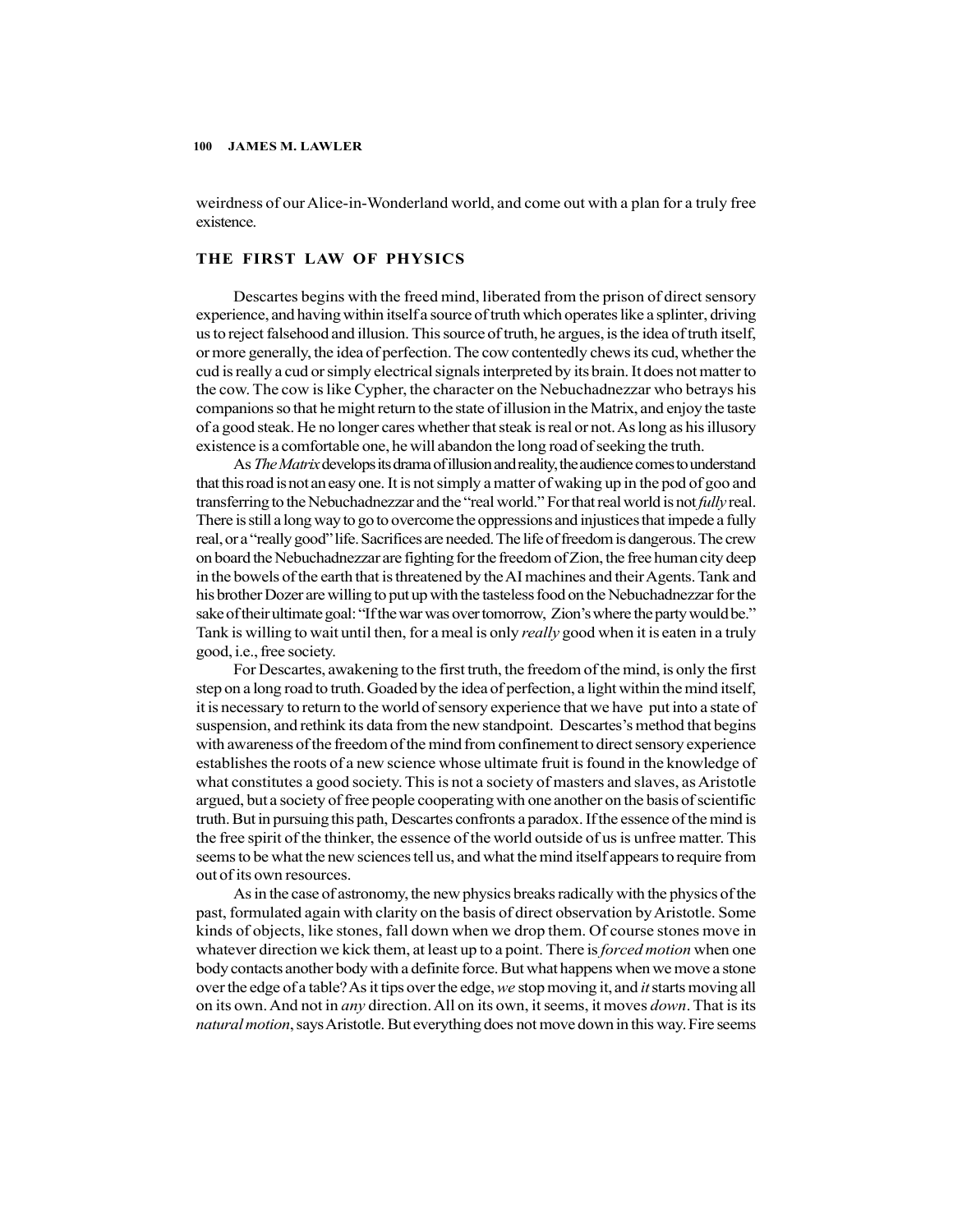naturally to move  $up$ . The circular motion of the sun, moon, and stars, gives us a third kind of natural motion for three kinds of things: circular motion for heavenly bodies, downward motion for earthly bodies like stones, and upward motion for fire. The different basic "elements," earth, fire, water, air, and the heavenly bodies of apparently finer composition, therefore have different forms of natural movement—for water and air too differ radically in the way we observe them to move.

But according to Galileo, these different apparent motions are illusions, for there is only one *real* kind of motion, inertial motion or motion in a straight line with no inherent direction whatsoever. The stone moves in the direction caused by my hand as I slide it across the table. When I give it a shove, it continues to move for a while because I have given it motion. It soon slows down and stops moving because another body, the table itself causing friction with the stone, imparts to it motion in a different direction. However, if we reduce the friction, if we slide a smoothly polished stone across a surface of ice, as in the game of curling or hockey, the stone moves for a longer time before friction brings it to rest. What if friction were eliminated entirely? The body would move *forever* in whatever direction we give it. Following Galileo's discovery, Isaac Newton [1643-1727] (1952, 14) formulated the law of inertia as his first law of physics: "Every body continues in its state of rest, or of uniform motion in a right line, unless it is compelled to change that state by forces impressed upon it."All bodies are fundamentally the same, and follow this same law, whether in the heavens or on earth. It follows from this principle of the new physics that, contrary to what seems to be the case,*nothing* moves itself. Every body, including the gaseous bodies we perceive as fire, moves as a result of motion given to it by another body. And it moves in the direction imparted to it, whatever that direction may be, by other external, causal bodies. The new physics, therefore, seems to require a deterministic universe.

Newton's first law seems to have another startling implication regarding the nature of reality. A leaf falling in its own picturesque and irregular way is only an *appearance* of millions of straight-line motions caused by outside forces: the complex interactions of the leaf, the air around it, and the downward pull of gravity. The movement of the earth orbiting the sun consists in untold zillions of straight-line motions in which inertial movement is contradicted by gravitational pull. The resulting form of motion is only a highly complex appearance of the fundamental *reality* of straight-line inertial motion. Everything therefore  $(1)$  really moves in straight lines, and  $(2)$  is *really* moved by external forces impressed upon it. The new science, therefore, appears to impose a fundamentally new conception of reality which seems even more confining, even more enslaving, than the ancient physics of Aristotle.

But if every body is moved by outside forces, there is still something, Descartes argues, that moves itself: the human mind. The essential characteristic of the mind is the free self-motion of the Self, the "I" who thinks or is self-aware. There is no left and right side of the mind, for consciousness is an indivisible point of self-awareness. The mind is therefore nonmaterial, or spiritual. Matter, the basic property of the external objects of thought that produce our sensory impressions, has quite opposite characteristics. A material body is extended in space, is divisible into smaller and smaller parts, and moves only as a result of external forces impressed upon it. The new science of physics is thus founded on a rational operation of thought that contrasts the nature of the mind with everything that is not like the mind, that is, with matter.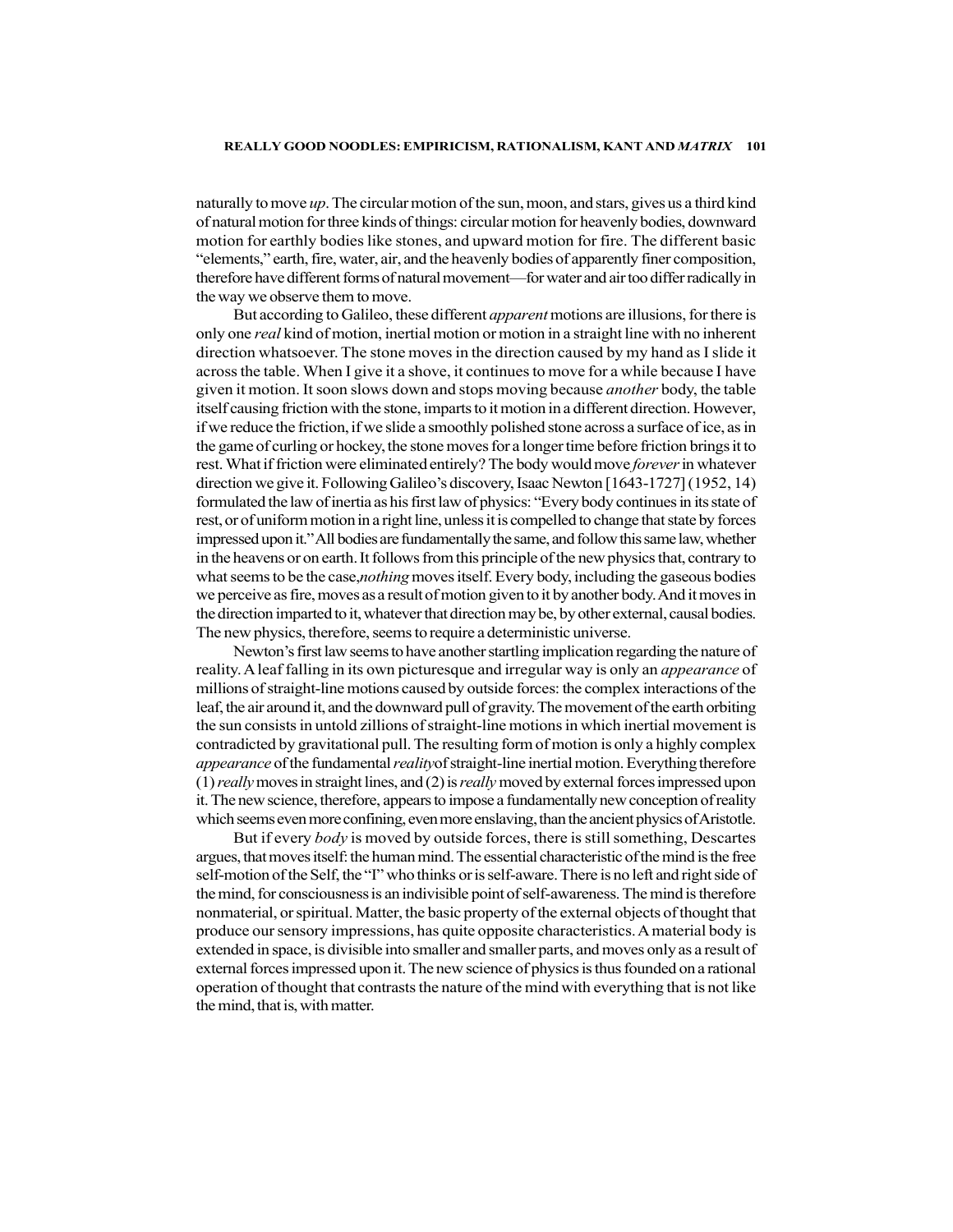#### THE BATTLE OF METAPHYSICS

But how do these two fundamentally different forms of existence interact? Howcan the body affect the mind, or the mind move the body? If every body is only moved by another body, as Newton's first law holds, how can one's body be moved by one's nonmaterial mind? How is freedom of spirit possible in a material world governed by deterministic laws? Descartes's dualism of mind and body, or spirit and matter, creates an unsolvable problem. This problem led to sharply opposing metaphysical positions, epitomized by the materialism represented by Thomas Hobbes [1588-1679] and the spiritualism defended by Gottfried von Leibniz [1646-1716]. Starting from the new physics as fundamental, the materialist rationalism of Hobbes concludes that free will is an illusion, and the idea of a spiritual consciousness is nonsensical. Physics, therefore, correctly tells us that, body and soul, we are slaves, governed by outside forces we cannot control. But then how is science itself possible, for science requires that the mind be able to free itself from sensory impressions? Hobbes's materialism, therefore, negates the freedom of thought that is implicit in his own adoption of the rationalist method as the method implied by the new sciences. Attempting to resolve the contradictions of Descartes's dualism, Leibniz argues, also from the perspective of rationalism, that it is the so-called matter and externally caused motion that is the illusion, and physics with its deterministic laws is only a description of external behavior. Viewed internally, thanks to metaphysical reason, all reality should be regarded as composed of essentially conscious, spirit-like, free beings, which Leibnitz called "monads" (for detailed examination of these ideas, see Lawler 2006). If we must begin with the freedom of "I think," Descartes's cogito, the material world out of which human consciousness evolves must consist of primitive forms of mind. Otherwise, human consciousness itself would be impossible. Against the materialism of the rationalist Hobbes, the rationalist Leibniz argues for a radical spiritualism.

Rather than providing us with a reliable understanding of reality, the same new sciences are invoked by conflicting metaphysical systems. The dualism of Descartes gives birth to warring trends of materialism and idealism (or spiritualism), all claiming to be consistent with the new sciences. Distrusting the grand metaphysical schemes of the rationalists, David Hume (1896, I, 3, 5; 84) returns to empiricism. We can never go beyond basic sense experience:

As to those impressions, which arise from the senses, their ultimate cause is, in my opinion, perfectly inexplicable by human reason, and 'twill always be impossible to decide with certainty, whether they arise immediately from the object, or are produc'd by the creative power of the mind, or are deriv'd from the author of our being. Nor is such a question any way material to our present purpose. We may draw inferences from the coherence of our perceptions, whether they be true or false; whether they represent nature justly, or be mere illusions of the senses.

Reason, or rationalism, says Hume, is incapable of resolving the question as to the ultimate cause of our sensory impressions.They may be caused by an external world. They may be inventions of consciousness. They may be placed in our heads by God, as Bishop Berkeley argues. Hume could have added: they might be produced by intelligent machines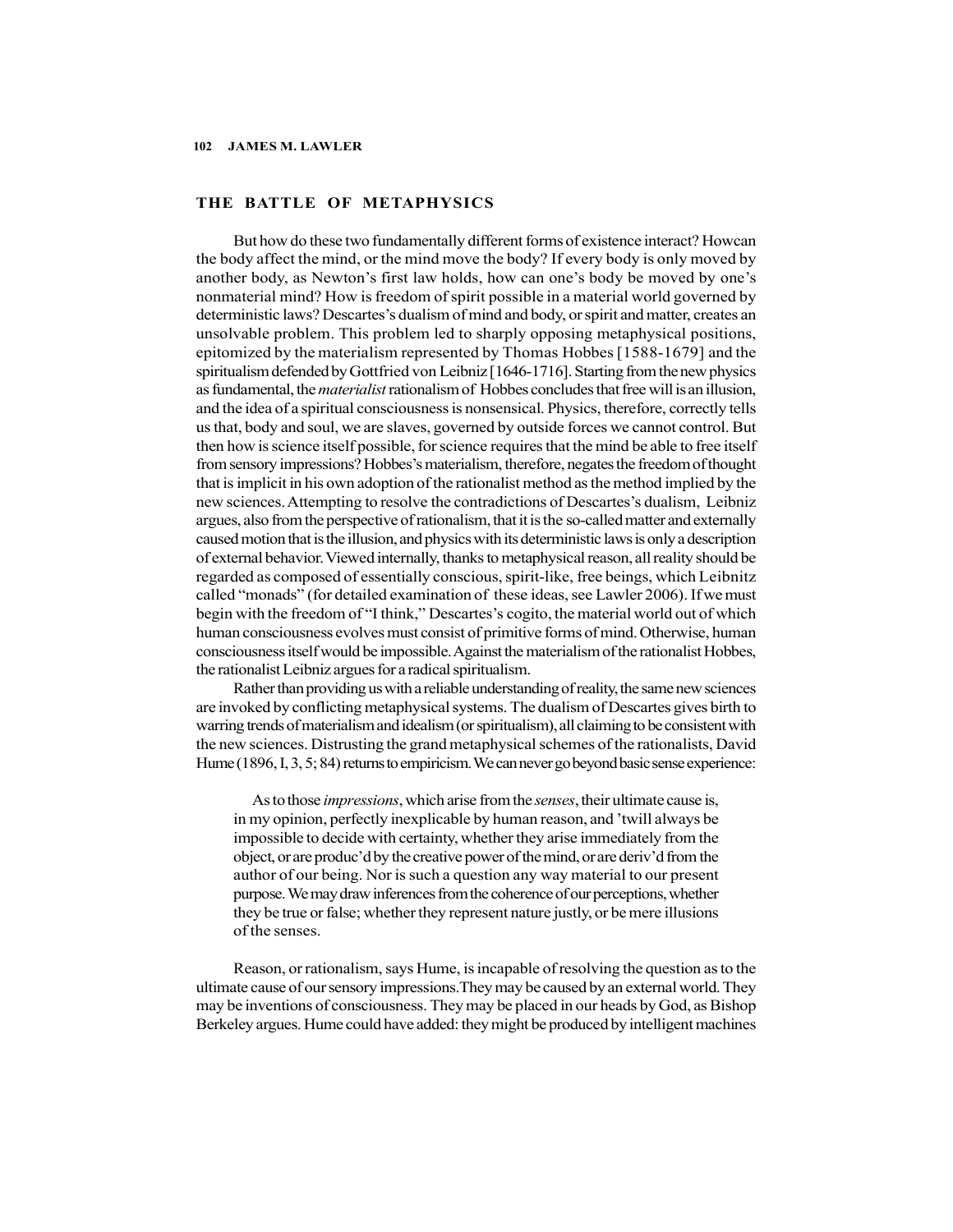while we are really lying in pods of goo. All we really know are the impressions of sensory experience and the ideas we construct on their basis. On the basis of these impressions and their associations, we manage to carry on our lives, but they provide no clue as to the nature of the reality that produces them. Hume recognizes that the old empiricism of Aristotle has to be abandoned. Sensory impressions provide no clue as to the ultimate nature of their causes. But rationalism too is stymied, since it gives birth to opposed metaphysical systems without any possibility of resolution between them. All we have to go on are the sensory impressions themselves, their consistency with one another, and the patterns or associations between them that we have accumulated over time. In practical life, too, reason is powerless, for we are driven by desires or passions that arise somehow within us. "Reason is, and ought only to be, the slave of the passions, and can never pretend to any other office than to serve and obey them"(Hume 1896, II, 2, 3; 415). With his reassertion of empiricism, Hume, therefore, returns us to the slavery of the Matrix.

Immanuel Kant writes that he was awakened from his dogmatic slumber by the skepticism of Hume. As a rationalist philosopher attempting to build on Leibniz's spiritualism, he recognizes, thanks to Hume, that he has been living in a philosophical dream world. Accordingly, he (1992) writes a book in which he describes his early philosophical ideas as "Dreams of metaphysics." Philosophers who think that philosophical reason is able to provide clear and convincing answers regarding the nature of reality, he (1992, 343) writes, are only telling "a fairy-story from the *cloud-cuckoo-land* of metaphysics."

But if rationalism fails, Hume's radical empiricism cannot be right either, for two reasons: it makes science itself impossible, and it denies our moral experience of freedom. If all we have to go on are subjective impressions, we could never escape the illusions of the pre-Copernican astronomy. Kant, therefore, affirms the fundamental correctness of the rationalist perspective as the necessary implication of modern science. Only reason can free us from the illusions of our sense-based perceptions of the world. As Kant (1985, 8:83; 142) says:

Viewed from earth, the planets sometimes move backwards, sometimes forward, and sometimes not at all. But if the standpoint selected is the sun, an act which only reason can perform, according to the Copernican hypothesis they move constantly in their regular course."7

#### CREATING OUR OWN MATRIX

Yes, says Kant, we must begin from our subjective impressions, from data received by our senses. We not only directly see the sun circling the earth, but when we look around us we see a world centered on oneself. Each of us sees the world in this egocentric way. Perception is therefore profoundly illusory. And yet we overcome this egocentrism thanks to the capacity of reason which enables us to free ourselves from the power of our immediate impressions. We objectify our experience by distinguishing the objects we perceive from the subject, ourselves, who perceives them. We situate these objects in a gridwork or matrix of space and time. Hence the four dimensional coordinates of our Global Positioning Systems (GPS) that enable us to locate one another in any place on the planet are rightly called Cartesian coordinates, thanks to the mathematical discoveries of Descartes.

But Descartes was only half right in arguing that material objects exist in space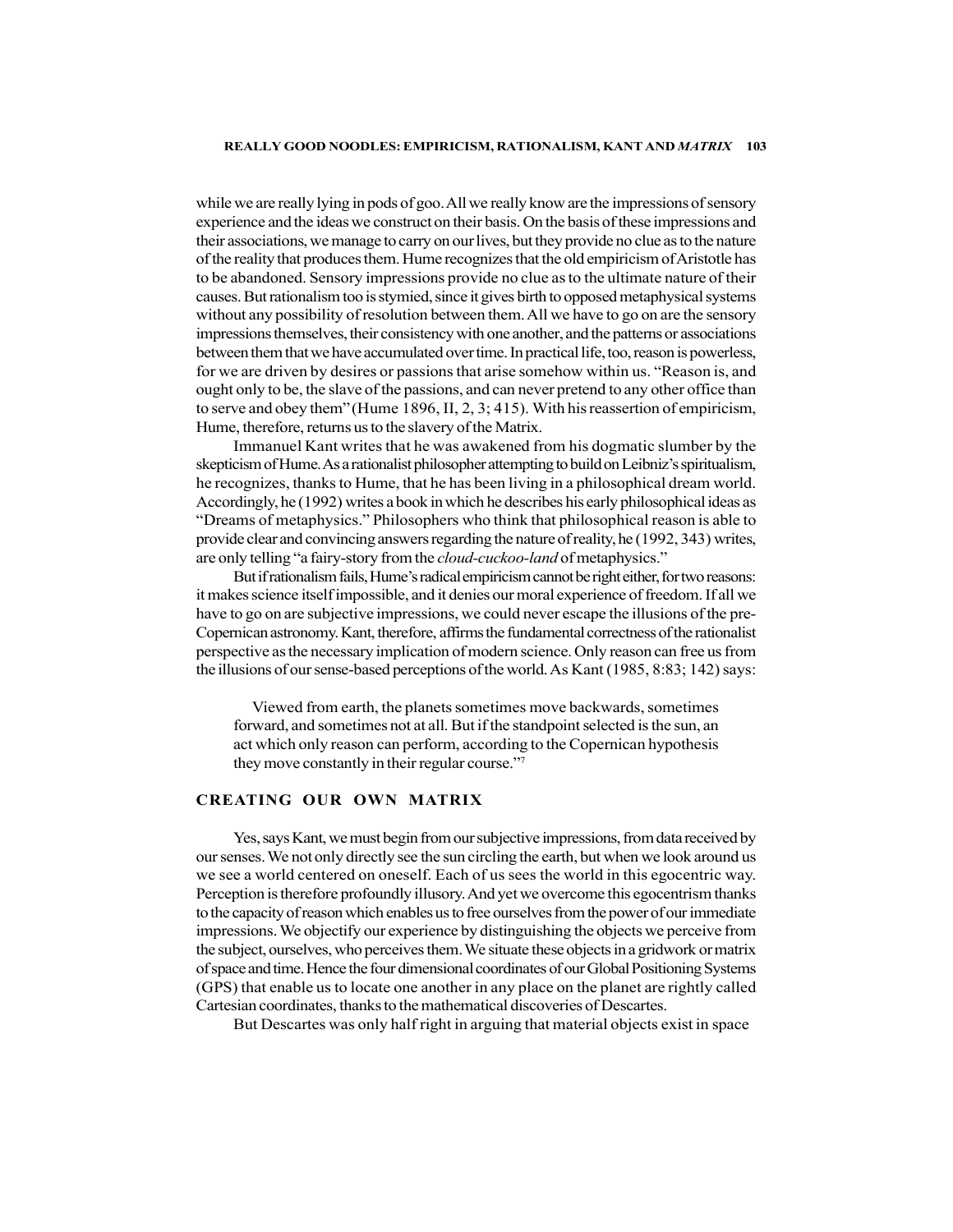alongside one another and move in time from one moment to the next. Where Descartes erred was in supposing that these characteristics of *our concept* of matter describe the characteristics of reality in itself. Subjective in origin, arising out of *our* concepts, such structures of space and time, like the concepts of subject and object, or cause and effect, enable us to organize our impressions and make our way in the world. They enable us to overcome the egocentricity and subjectivism of direct perception, and so to situate ourselves in a common world with others. They constitute a matrix by which we actively organize our world. But it does not follow,from the fact that we actively impose such a matrix on the data of experience, that reality in itself accords with our human ways of knowing it. We can never experience a tree the way a dog experiences it. Because science is *our* science, because it rests on fundamental concepts of human construction, it can only give us *appearances*, never *reality as it is in itself*. Science indeed gives us other or better appearances, from new points of view. But it does not free us altogether from perspectives our own construction. Kant thus rejects the implications of the Newtonian science according to which all reality is reducible to straight line movements determined by external causal forces. Such implications are not only counter-intuitive but downright bizarre. He recognizes that a theory of physical motion based on the straight line is a projection of our mathematical tools, and not a description of the real nature of motion itself. He therefore allows for other ways of representing movement in post-Newtonian physics. But none of these methods of *representing* physical reality present us with reality as it is in itself. We therefore inevitably live in a Matrix of our own construction. But knowing this sets us free. As Neo's actions in *The Matrix* dramatically demonstrate, when we understand this Matrix and its laws, a world of mere appearances can be an exciting place in which to exist.

If science is about appearances, not reality in itself, Kant argues, it is possible that we human beings as we are in ourselves are fundamentally free. We cannot *know* that we are free, for as soon as we apply the procedures of science to ourselves, we situate ourselves in the scientific Matrix of separate objects in space and time, governed by causal laws, and so must regard our actions as effects of outside causes. But such an objectifying scientific approach is not the standpoint of practical action. The point of view of action is not that of knowing objects that already exist, but of creating objects that do not exist, yet. Inevitably, in our practical choices we believe ourselves to be free either to proceed with a particular plan of action, or to abandon it.

Morpheus asks Neo if he believes in Fate. No, says Neo, "Because I don't like the idea that I'm not in control of my life." He gives Neo a choice, the red or the blue pill. Similarly, the Oracle gives Neo a choice:

You're going to have to make a choice. In the one hand you'll have Morpheus' life and in the other hand you'll have your own. One of you is going to die. Which one will be up to you.

She then refers back to the earlier conversation of Neo and Morpheus:

I'm sorry, kiddo, I really am. You have a good soul, and I hate giving good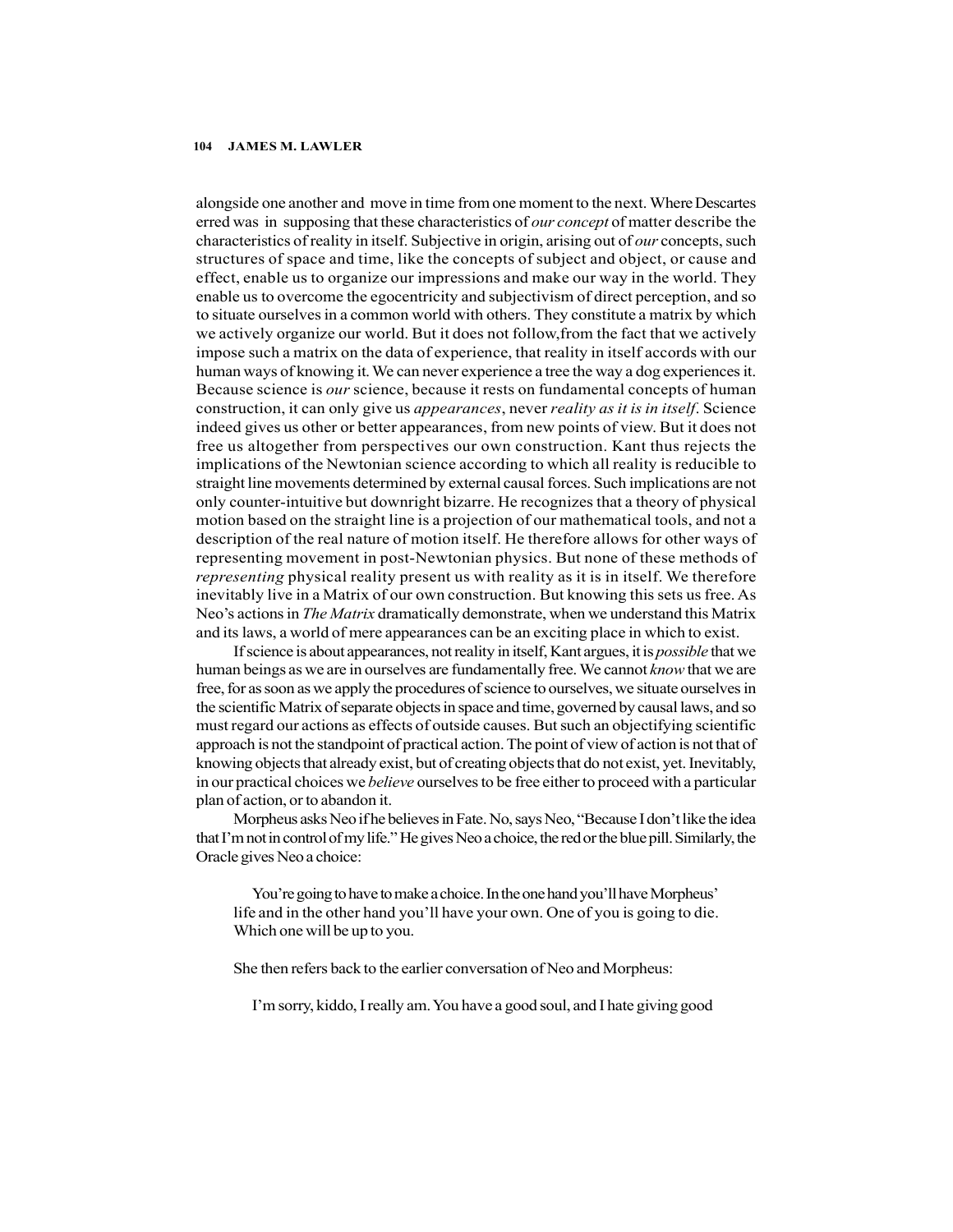people bad news. Oh, don't worry about it. As soon as you step outside that door, you'll start feeling better. You'll remember you don't believe in any of this fate crap. You're in control of your own life, remember?

The fact that our fate is in our hands, that we can accept or refuse to follow our destiny, does not mean there is no such thing as fate. There are laws of a different kind, not the laws of deterministic physics, but laws we give ourselves, freely. Neo makes his choice. He gives up his life for the sake of Morpheus. In doing so, he rejects the laws of egotism evoked by Cypher:

Did he tell you why he did it? Why you're here. Jee-zus. What a mind job. So you're here to save the world. What do you say to something like that? A little piece of advice. You see an agent, you do what we do. Run. You run your ass off.

Instead of running Neo turns to face the Agents. Morpheus, watching the scene that takes place in the Matrix, says: "He's beginning to believe." In making the choice to take his stand, Neo rises above the fear-based laws of ordinary existence, believing in the possibilities of his own freedom.

We don't know that we are free to make our own lives. Knowledge gives us the useful laws of science. But since these laws apply to appearances (or "phenomena"), not to things in themselves (or what Kant called "noumena"), it is legitimate to *believe* in our ultimate freedom.

#### CONCLUSION: WE CREATE OUR IDEAL MATRIX

We are, after all, the makers of the Matrix by which we organize our lives. And so, if we do not like the Matrix we have created, we are free to create another one. If we believe that there is something wrong with a world where we have severely limited choices, we are free to change that world, to follow the ideal of perfection that lights our actions from within, and create a world of free human beings, the new Matrix of Zion. And so, at the end of the film, Neo warns the powers that rule the Matrix:

I know you're out there. I can feel you now. I know that you're afraid. You're afraid of us. You're afraid of change. I don't know the future. I didn't come here to tell you how this is going to end. I came here to tell you how it's going to begin. I'm going to hang up this phone and then I'm going to show these people what you don't want them to see. I'm going to show them a world without you, a world without rules and controls, without borders or boundaries, a world where anything is possible. Where we go from there is a choice I leave to you. (For a more complete view of The matrix trilogy, see Lawler (2010) The God-tube....)